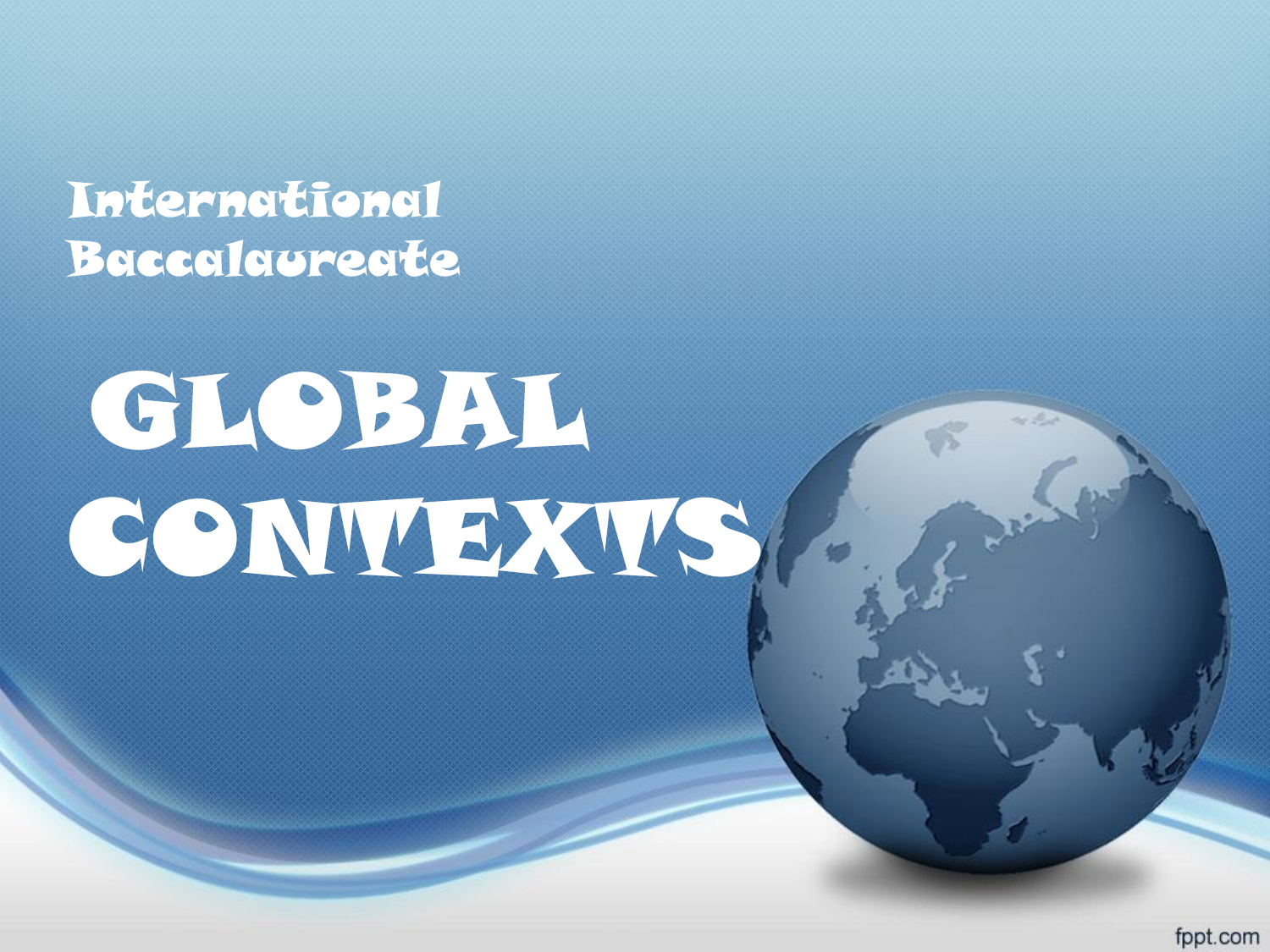## What are Global Contexts?

- You learn best when your learning experiences have context and are connected to your life and your familiarity of the world that you have experienced.
- Using GLOBAL CONTEXTS, MYP students like YOU develop an understanding of your common humanity and shared guardianship of the planet.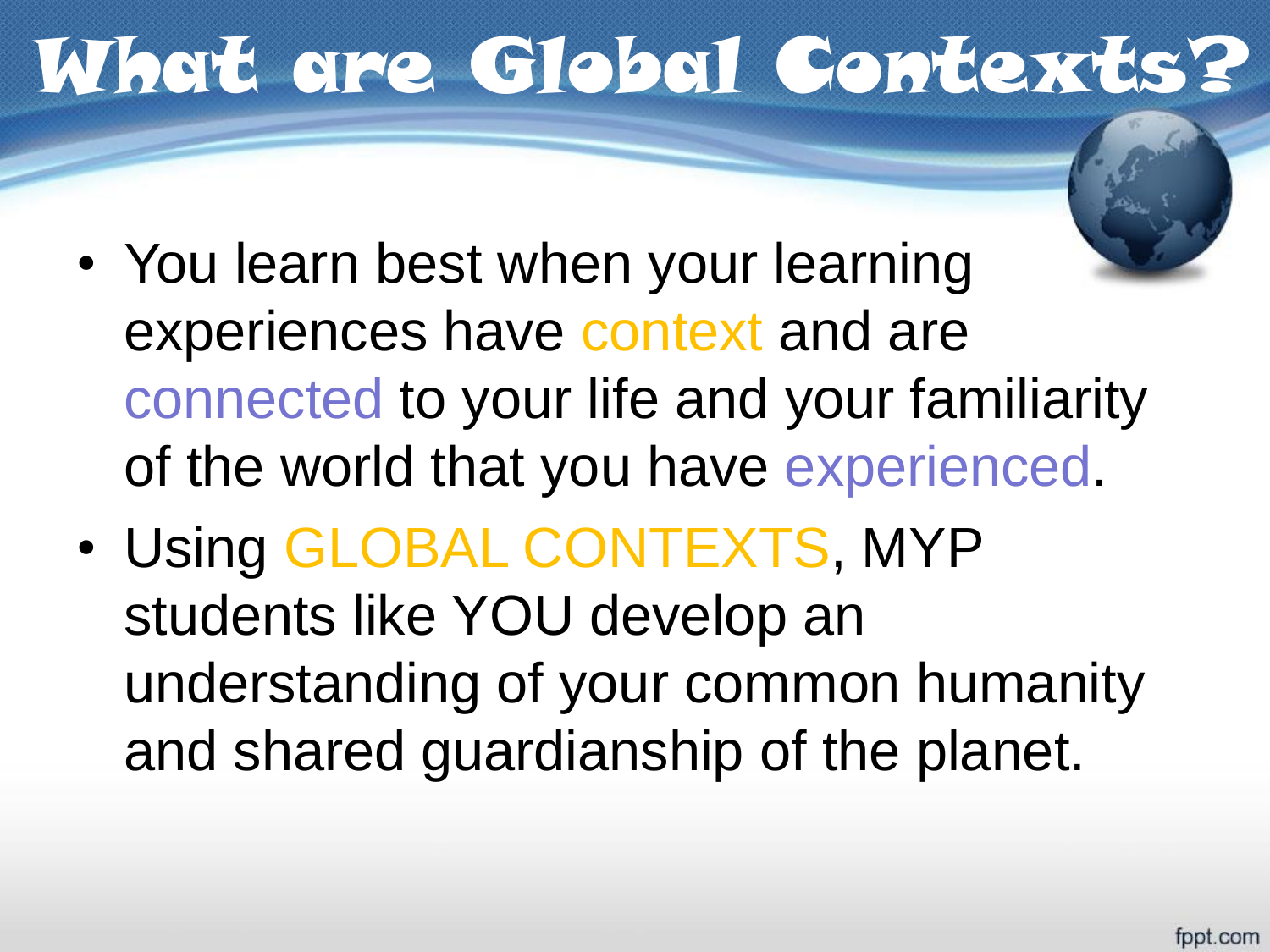#### 6 Global Contexts You'll Learn About

- 1. Identities and Relationships
- 2. Personal and Cultural Identity
- 3. Orientations in Space and Time
- 4. Scientific and Technical Innovation
- 5. Fairness and Development
- 6. Globalization and Sustainability.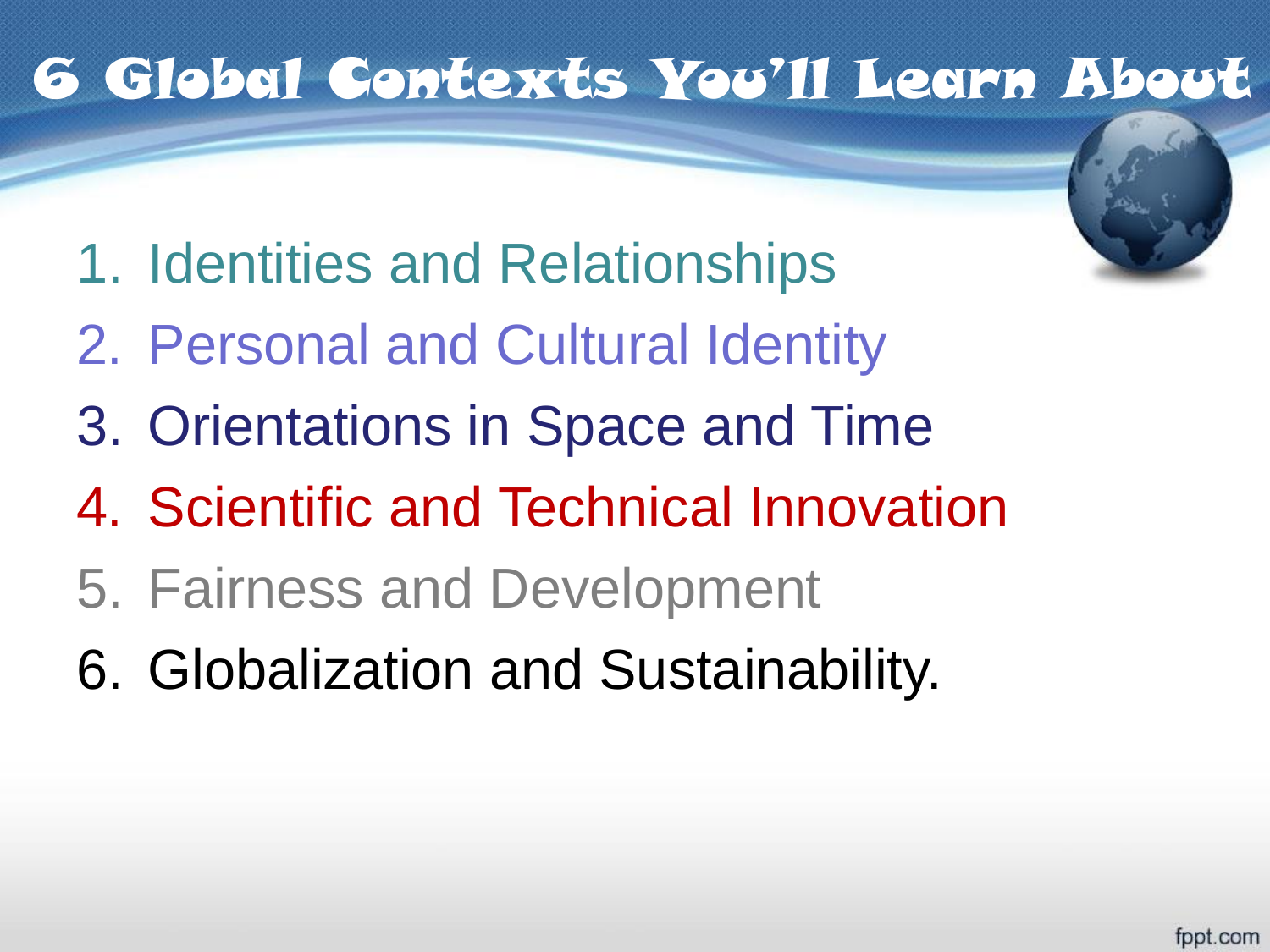## 1- Identities & Relationship

- This global context helps you look at what makes you different from others and what you share with others.
- This is a starting point for understanding other people in your community and beyond.
- Exploring identities and relationships allows you to make discoveries about yourself and build confidence for success in any situation.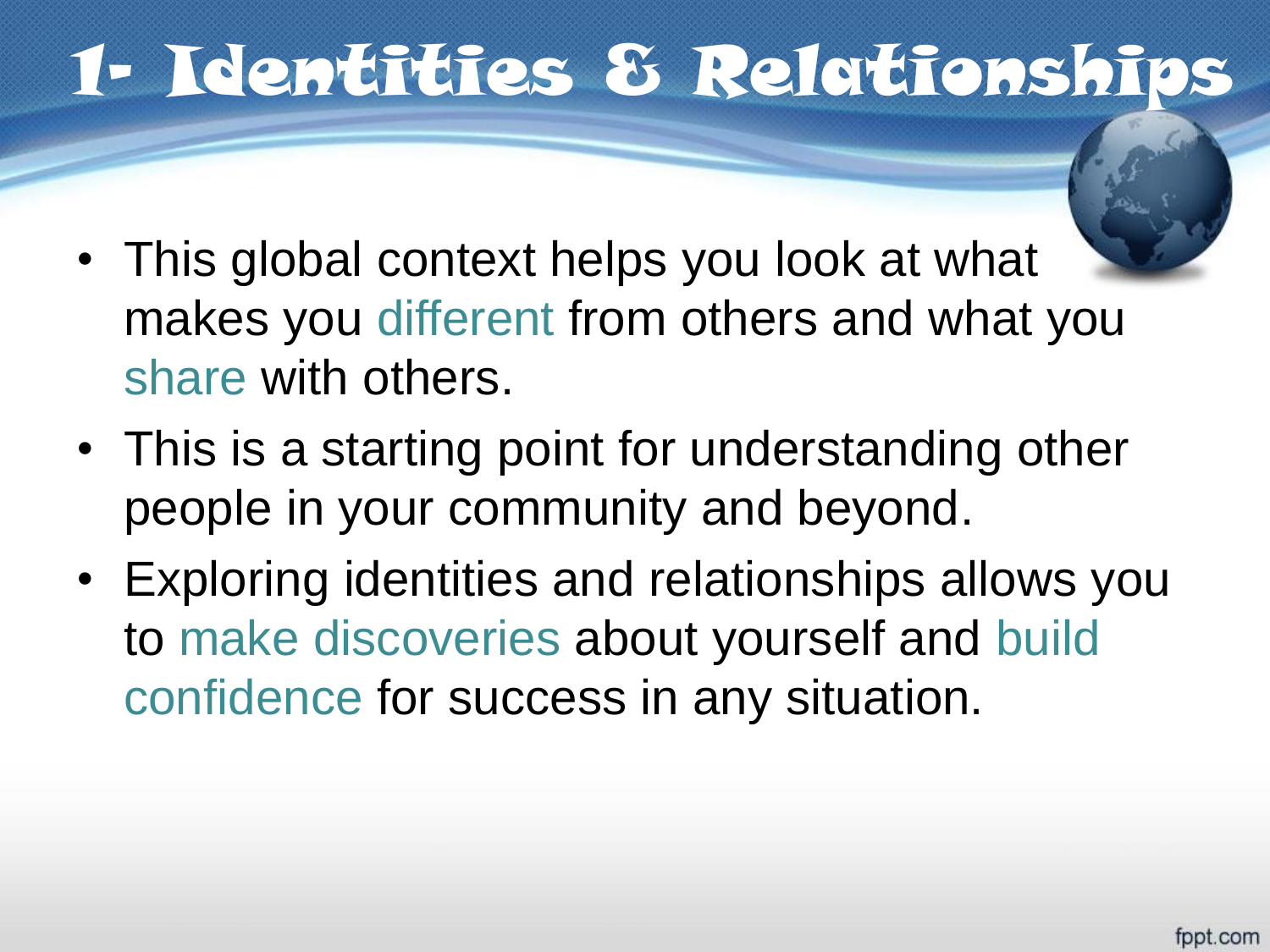## Identities & Relationships- *Reflection*

- Understanding who you are and your beliefs and values is important. It helps you understand why you act the way you do.
- Learning about yourself can also help you accept and learn from people who are different from you, form strong ties with others and be a part of many different communities.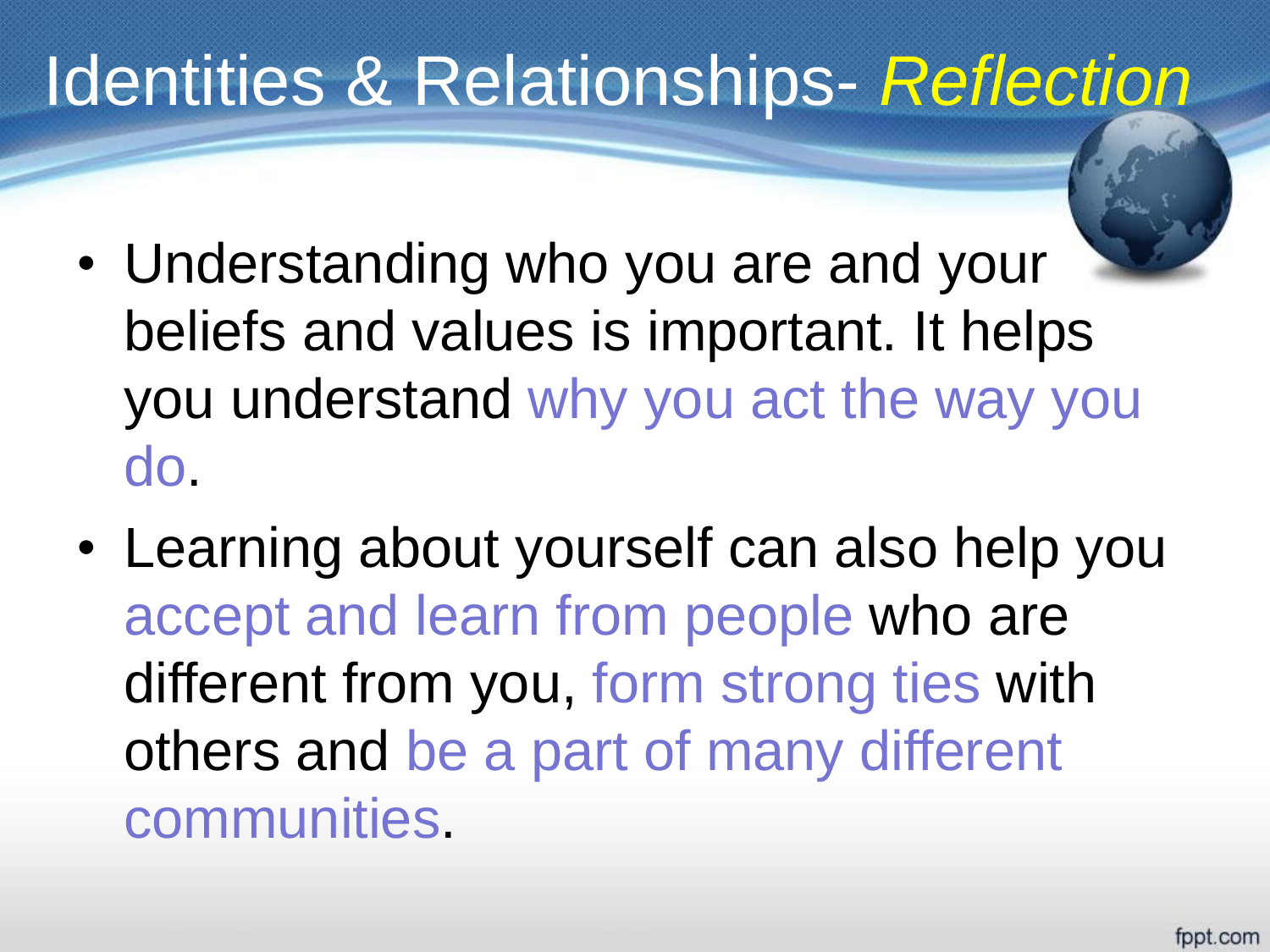#### 2- Orientation in Space & Time

- This global context is not just about studying the time and place of an event. It also means looking at how the event has made an impact on personal as well as global history.
- For this global context, you explore the question:
	- *How can understanding the "when" and "where" of events help you to understand the world in which you live today?*
	- *How can knowing when an event took place in history be helpful?*
	- *How can knowing where an event happened be helpful?*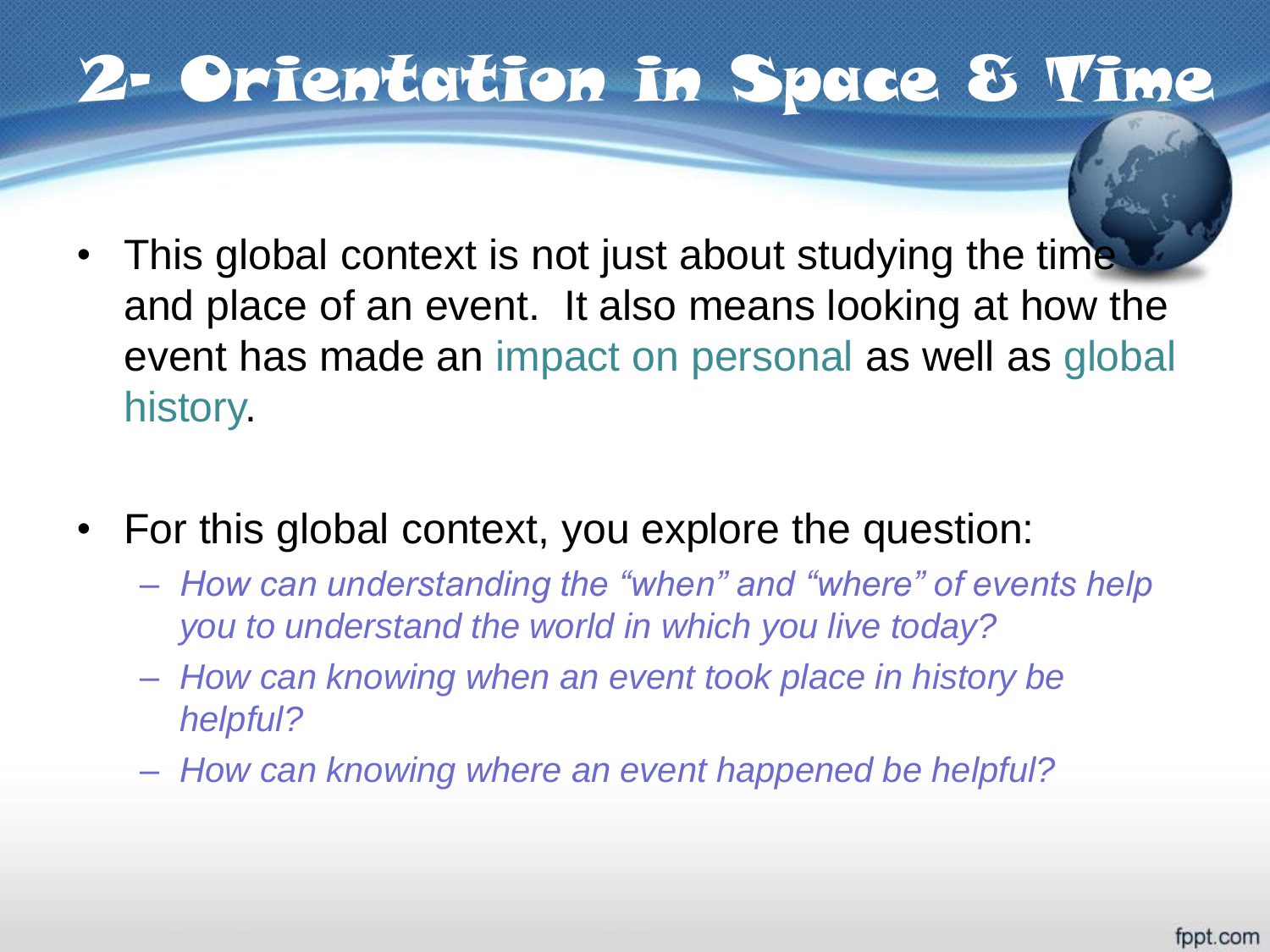## Orientation in Space & Time- *Reflection*

• Throughout history, there have been many changes that have revolutionized the way you live today. Consider the invention of the light bulb or the end of apartheid.

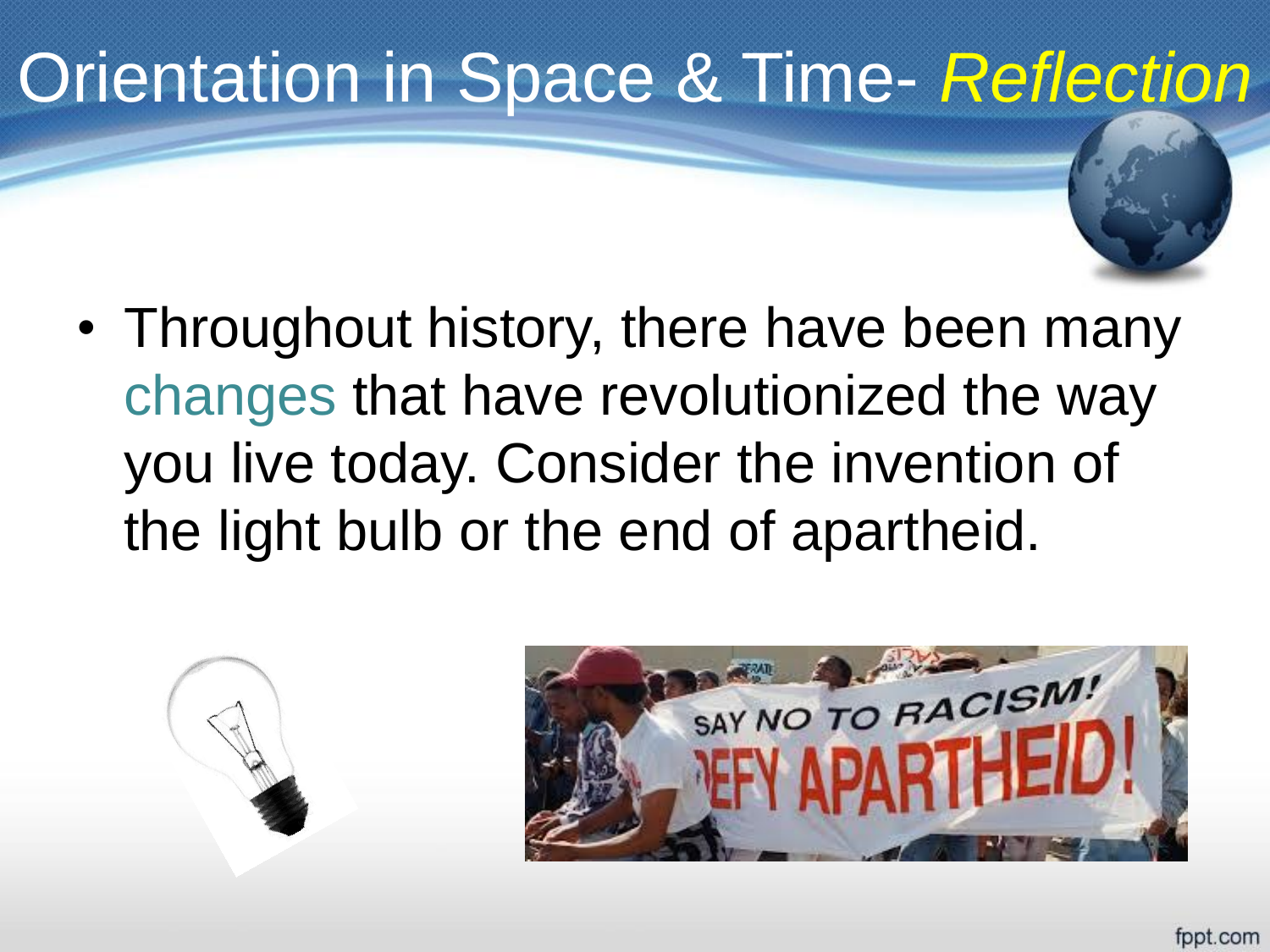## Orientation in Space & Time- *Reflection*

- Understanding when and where something happens that brings change is important.
- It helps explain how the changes fit in a bigger picture, both globally and personally.
- It helps you better understand the past, the present, and possibly even the future.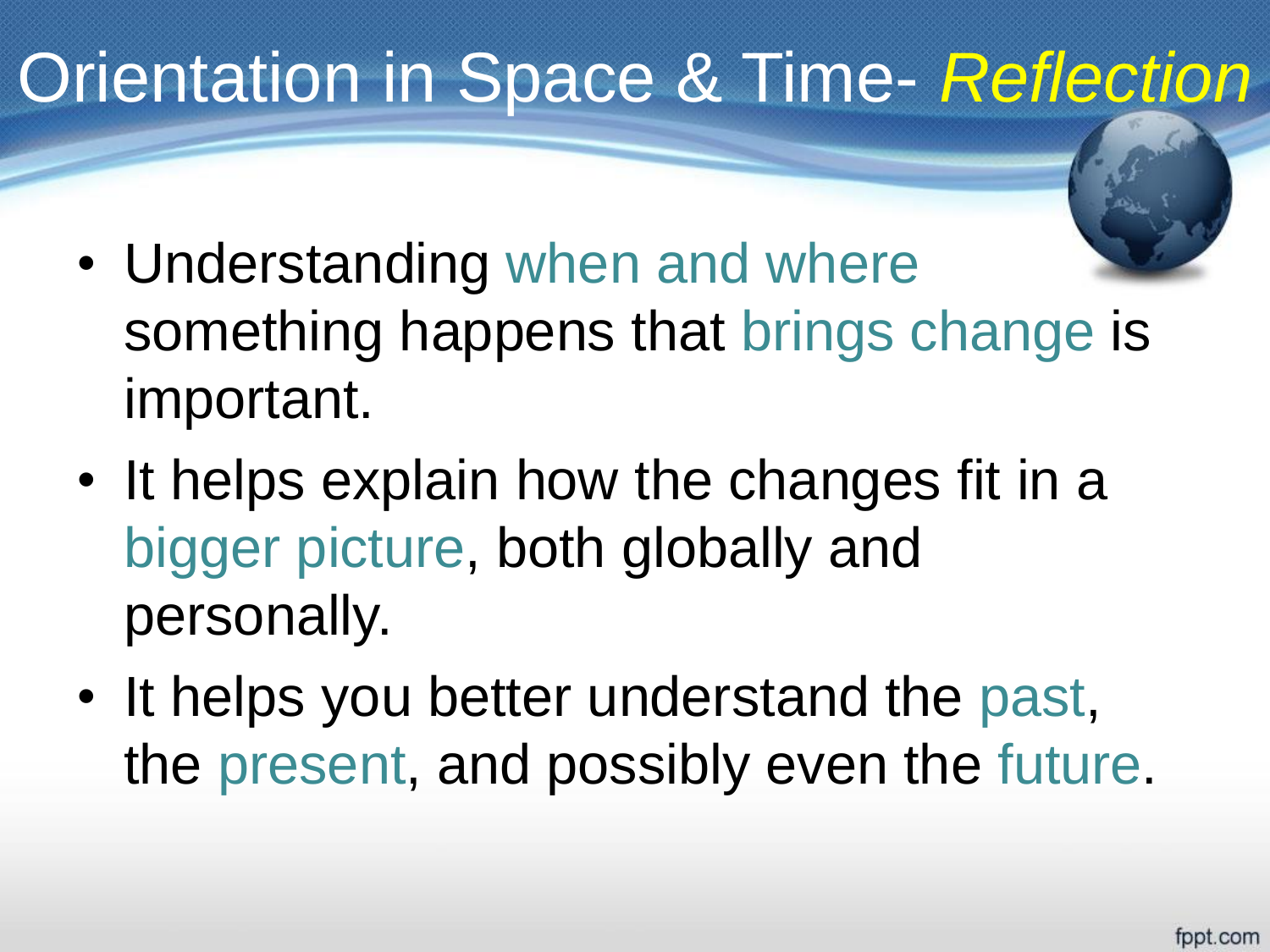## 3- Personal & Cultural Expression

- This global context is about creativity and forms of expression. It is also about seeing things from different points of view.
- For this global context, you could explore the questions:
	- *What does it mean to be creative?*
	- *What are some ways you can express yourself, your culture, and your beliefs?*
	- *How have you expressed strong emotions before?*
	- *List 3 things in your culture that have influenced you.*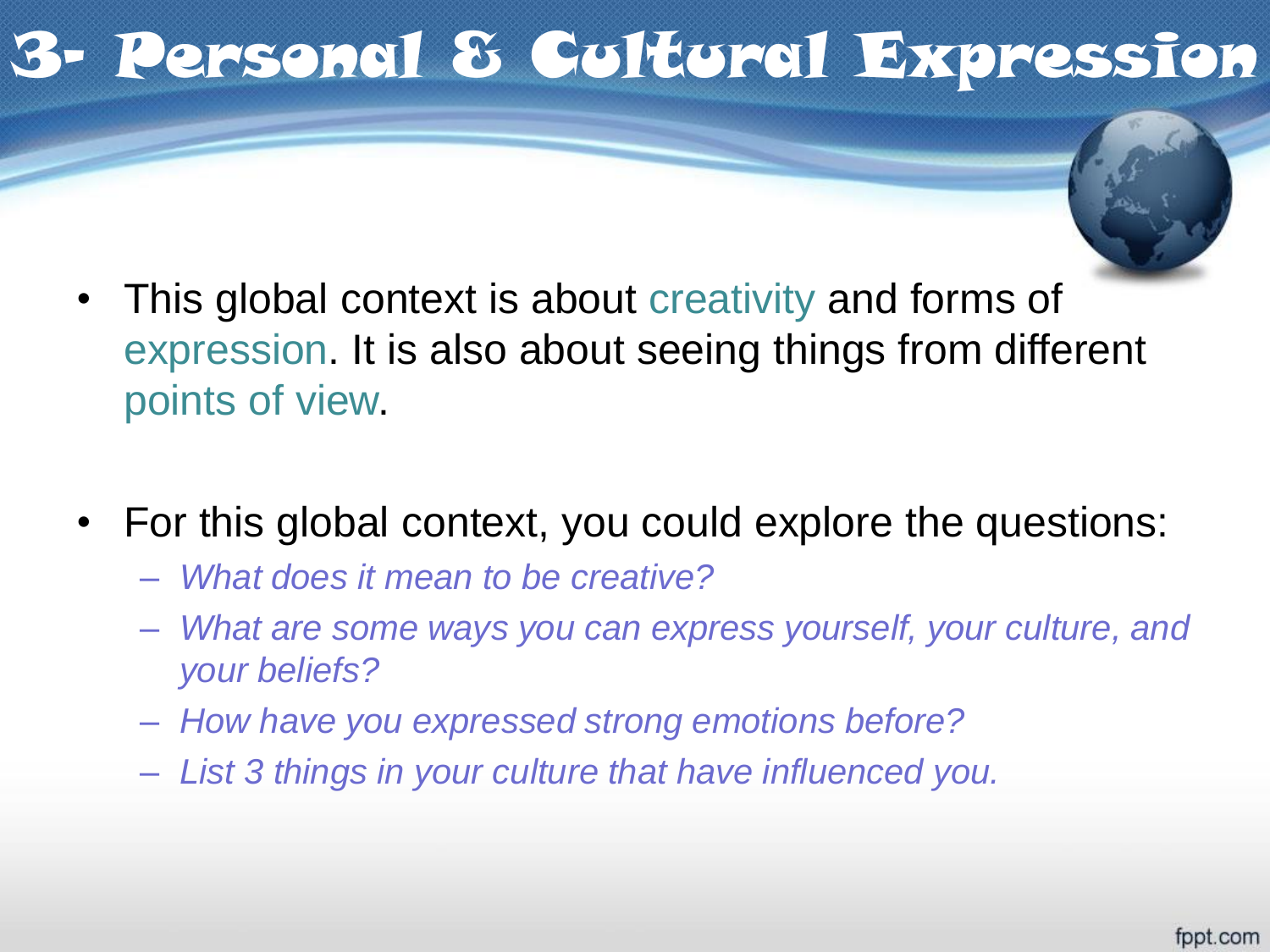#### Personal & Cultural Expression- *Reflection*

- How would you express a strong emotion? Would you tell a story? Would you sing a song? Create a dance? Write a poem?
- Expressing feelings, ideas, culture and beliefs is very personal. The method you select really depends on you and your message.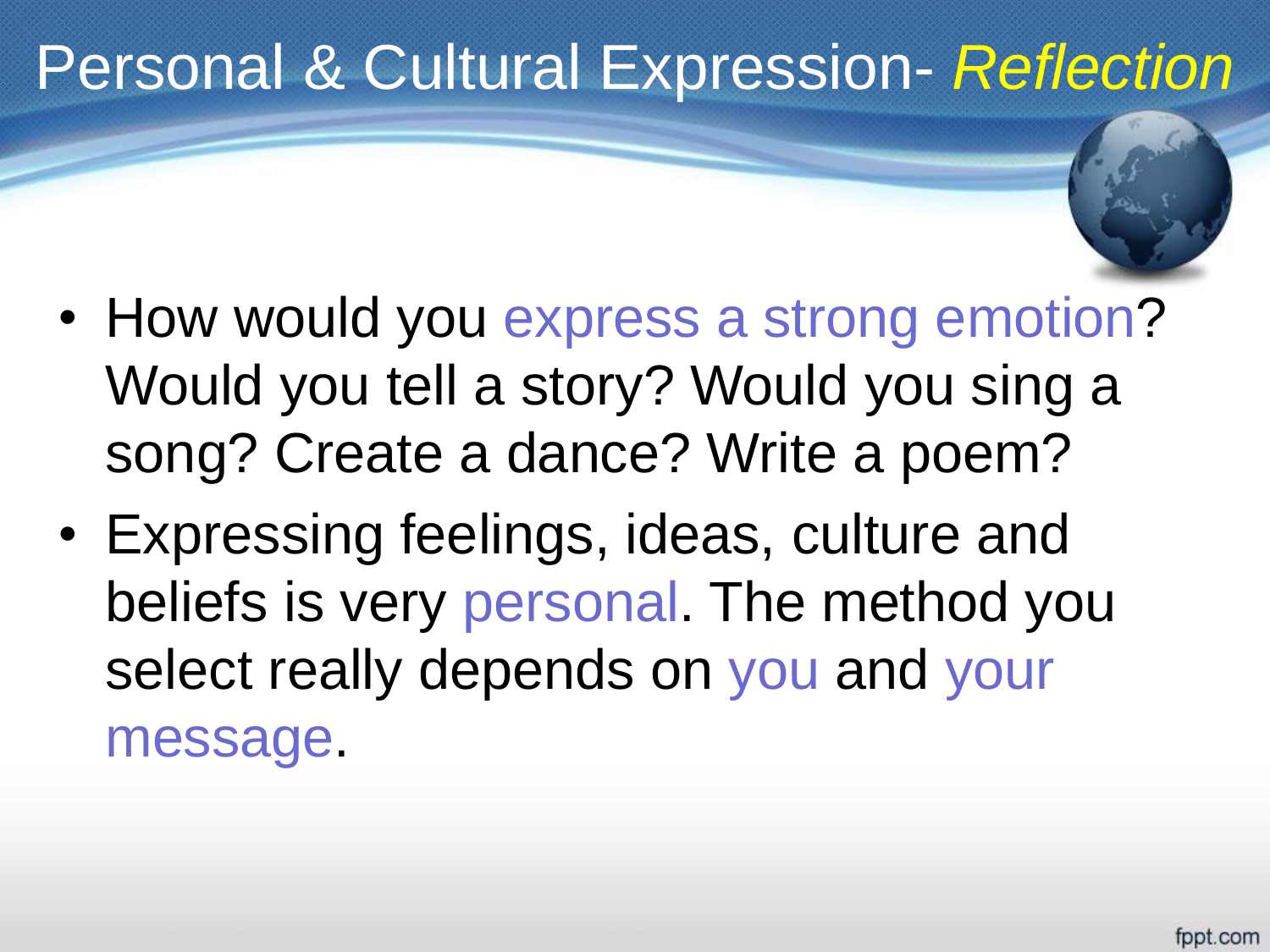#### Personal & Cultural Expression- *Reflection*

- 
- The ways in which you discover and express yourself is the beginning of exploring the global context of personal and cultural expression.

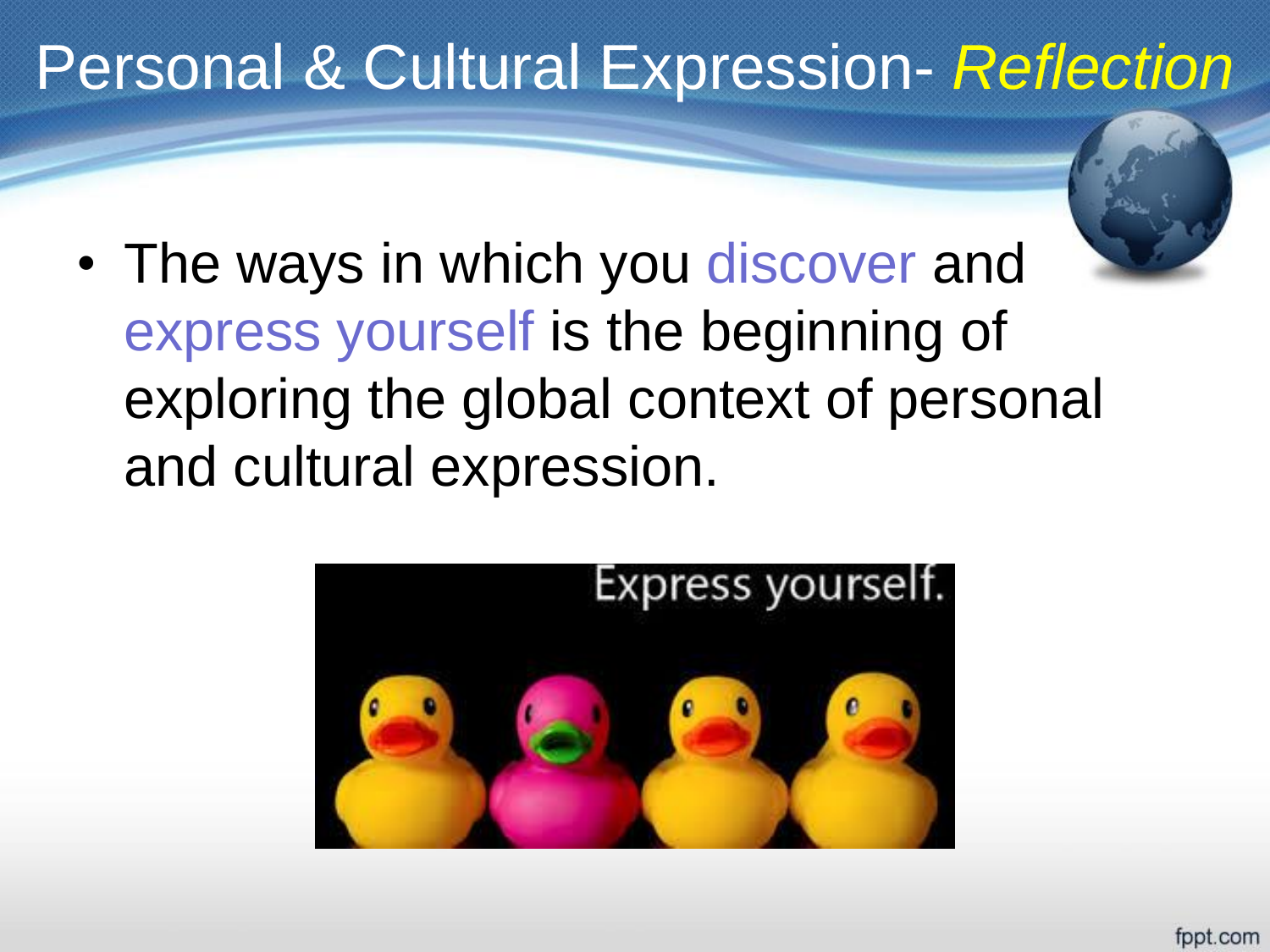## 4- Scientific & Technical Innovation

- This global context is important because science and innovation help you adapt to your world.
- Scientific inquiry into the natural world helps you understand your world and the impact you have on it.
- For this context, you could explore the questions:
	- *What impact does the natural world have on you?*
	- *What impact do you have on the natural world?*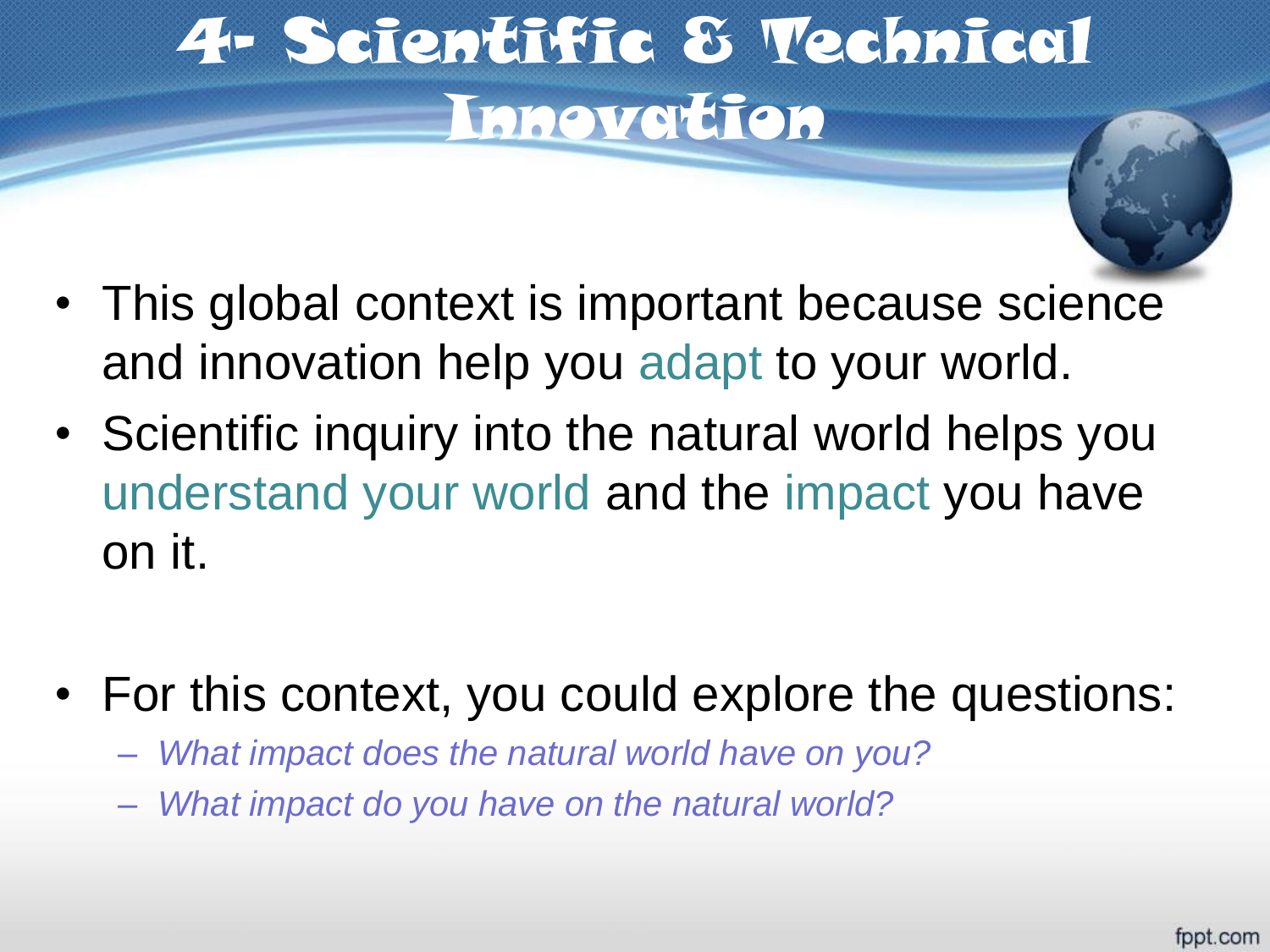### Scientific & Technical Innovation- *Reflection*

- Throughout history we have explored the world around us and how we fit in.
- Darwin studied the natural world and reached remarkable conclusions. He discovered that nature adapts to fit the environment, and so do we! We even take inspirations from designs in nature.

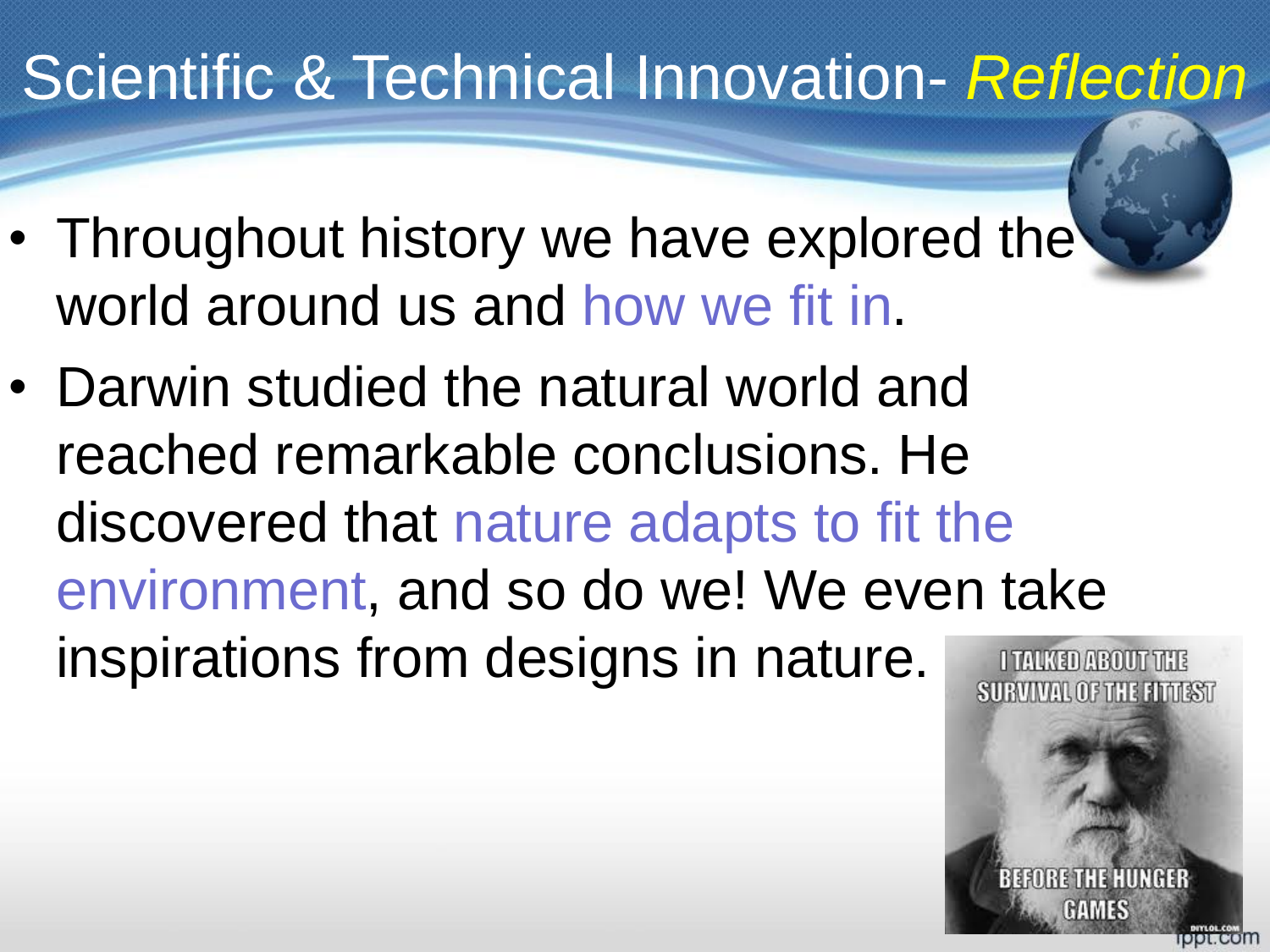### Scientific & Technical Innovation- *Reflection*

- However, as humans create buildings and technologies to do more for us, this also has an impact on our environment.
- Scientific inquiry has helped our exploration of the world and advancement and now we need to use it to create new solutions to old and new problems.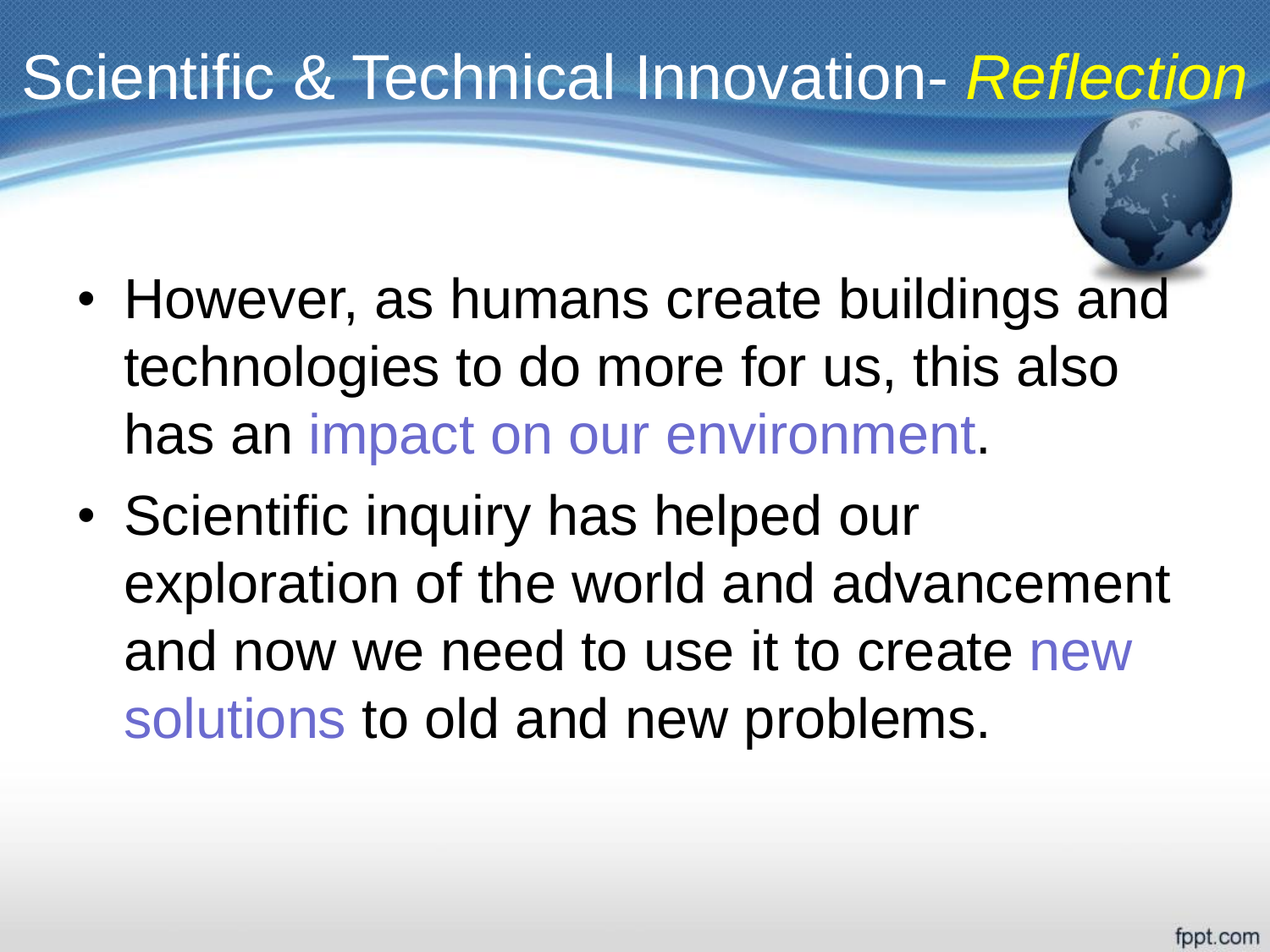#### 5- Globalization & Sustainability

- This global context is about how connected we are worldwide, how we make decisions about global issue and how we can act in a responsible way to make the world a better place.
- For this context, you could explore the questions:
	- *How are people connected and how does this impact me?*
	- *How can our way of life and the systems we have in place last long term?*
	- *How are we connected with other people in the world?*
	- *Is globalization making the world a better place?*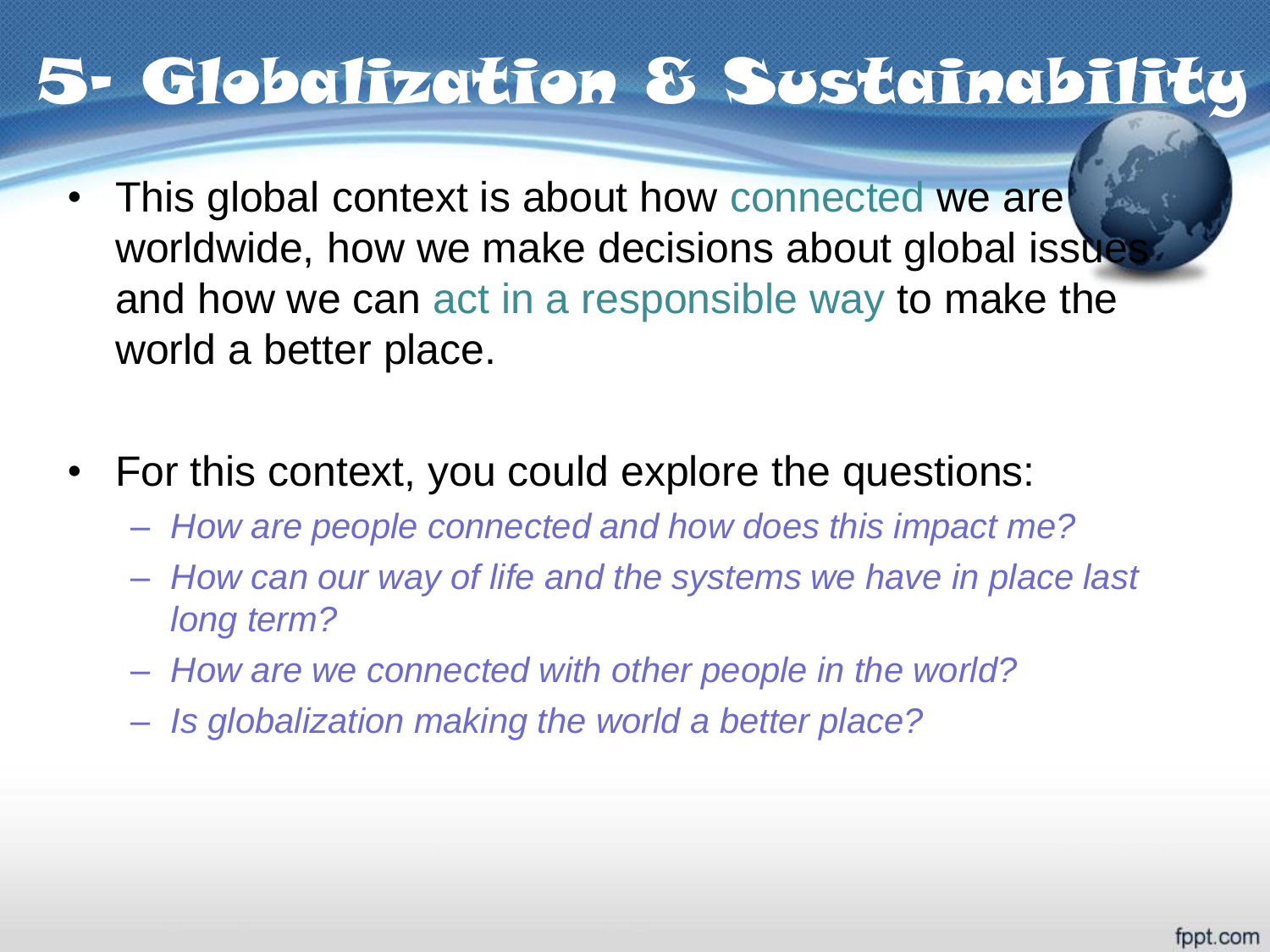## Globalization & Sustainability- *Reflection*

- Globalization is a difficult term because it means so many things. It refers to countries joining together through business, education, culture and politics.
- It is a term used to refer to many different kinds of global exchanges and connections.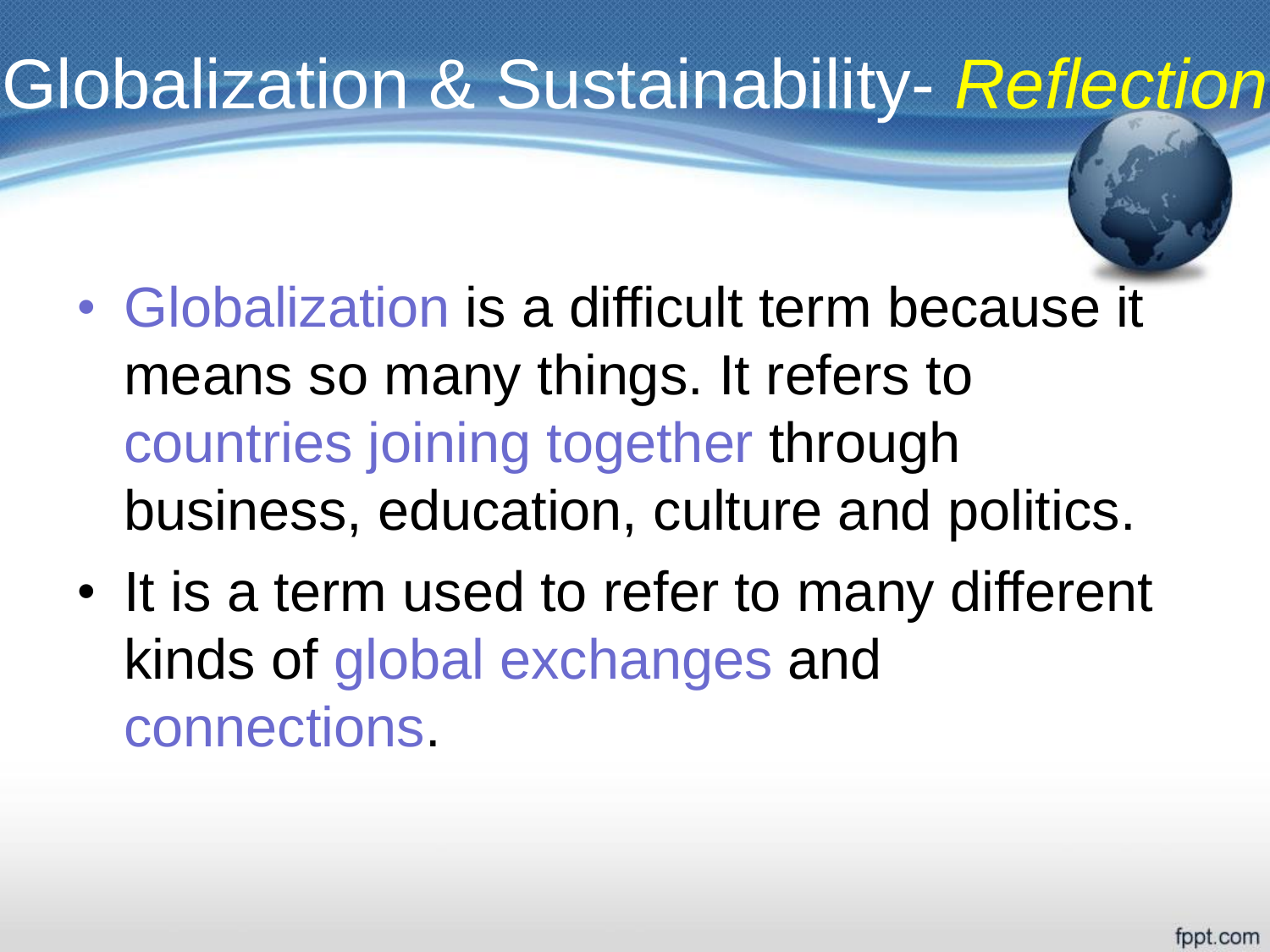## Globalization & Sustainability- *Reflection*

• There are so many global connections that there is now an ongoing debate about whether the overall effect of globalization is a good thing.

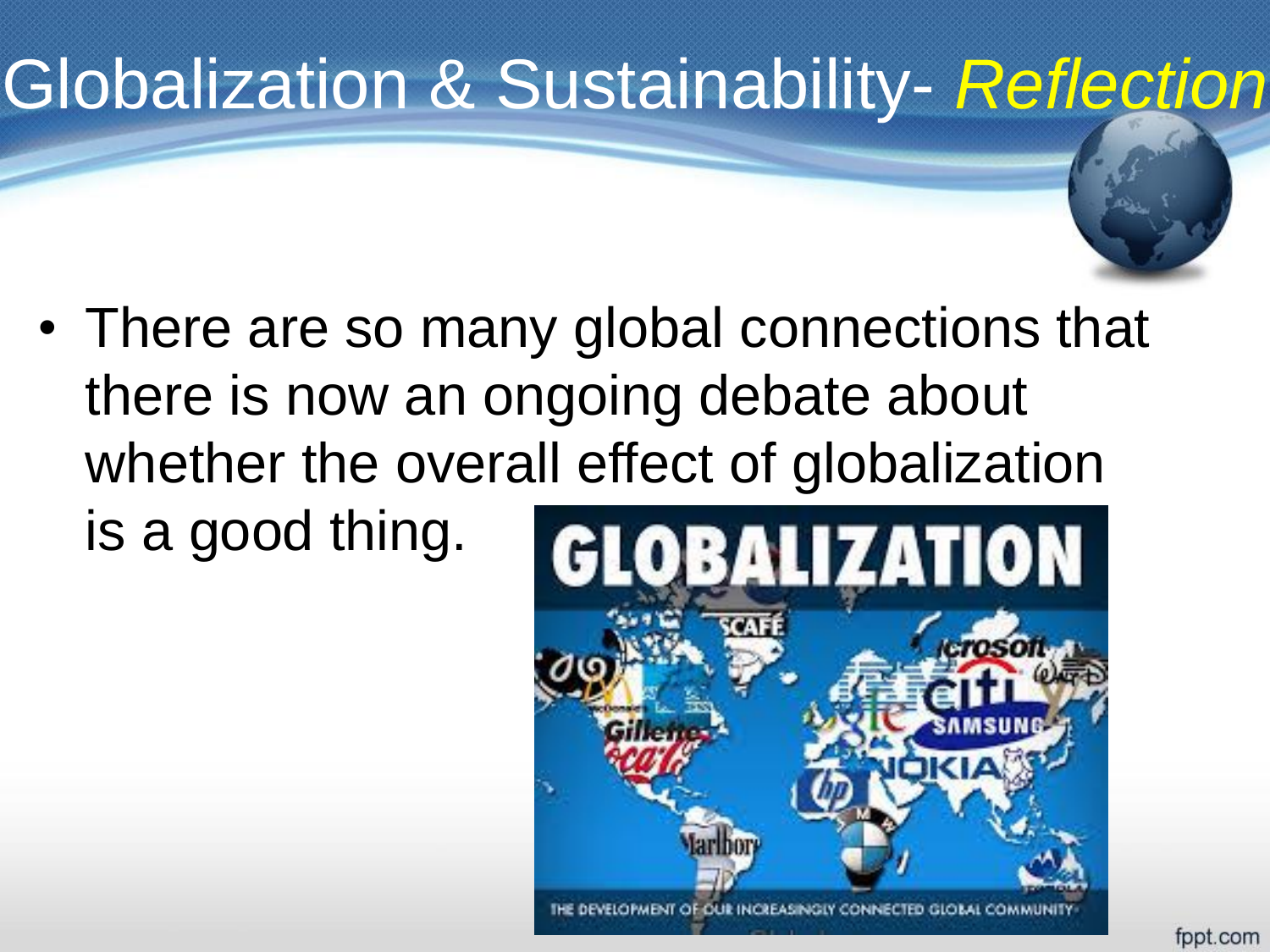#### 6- Fairness & Development

- This global context addresses the nature of conflict and peace and how they both relate to the issue of fairness and sustainability.
- For this context, you could explore the questions:
	- *Why is there war in the global community?*
	- *How can we promote peace, fairness and sustainability?*
	- *What actions you can take to encourage peace and equality in the world \ country \ city \ street \school, etc?*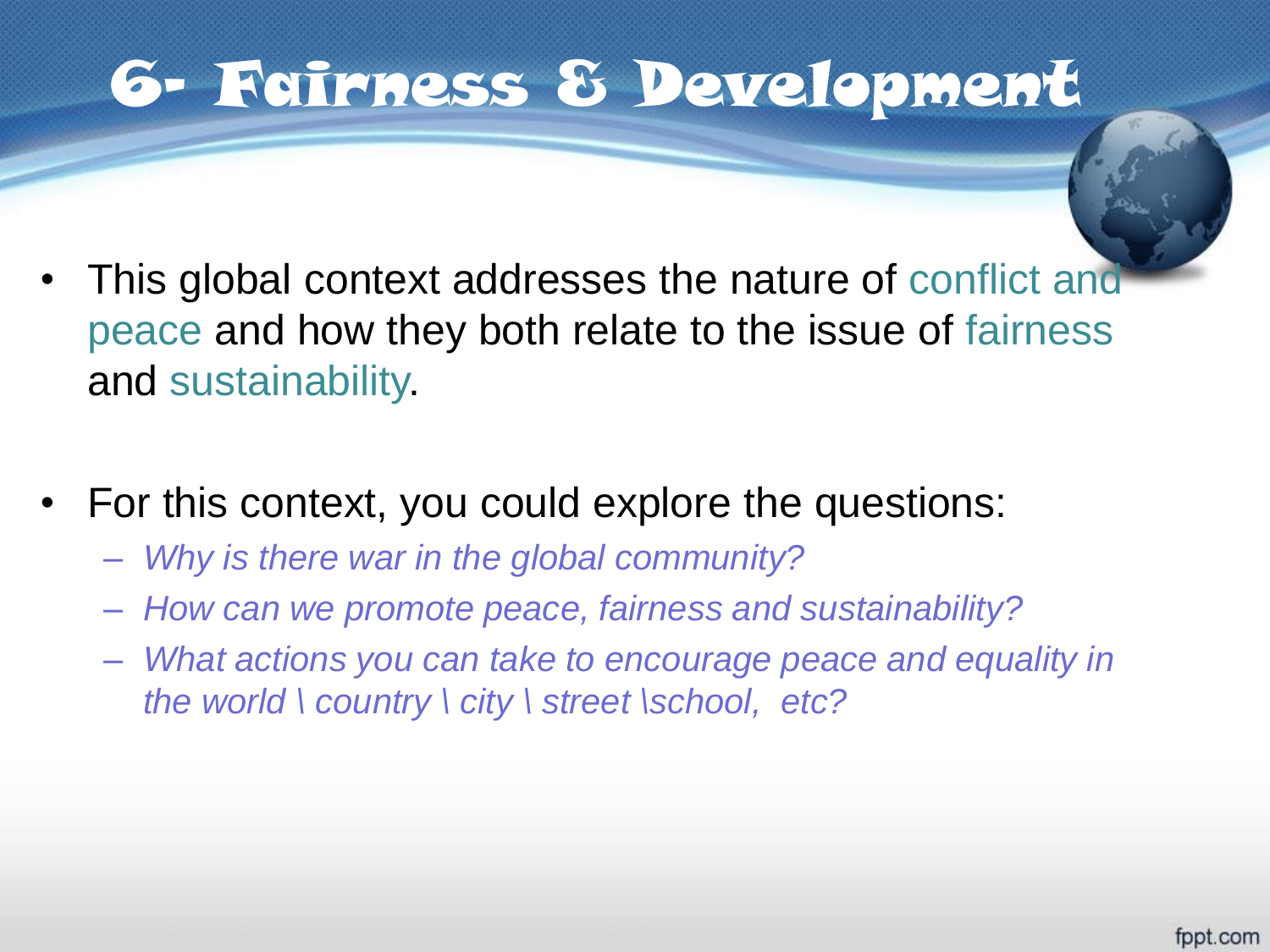## Fairness & Development- Reflection

- The struggle to manage resources or achieve equality has sometimes led to conflict. In other cases, it has created lasting peace.
- There is a large range in quality of life between countries (and within countries), but there are ways to make progress where people are struggling and rights need to be protected.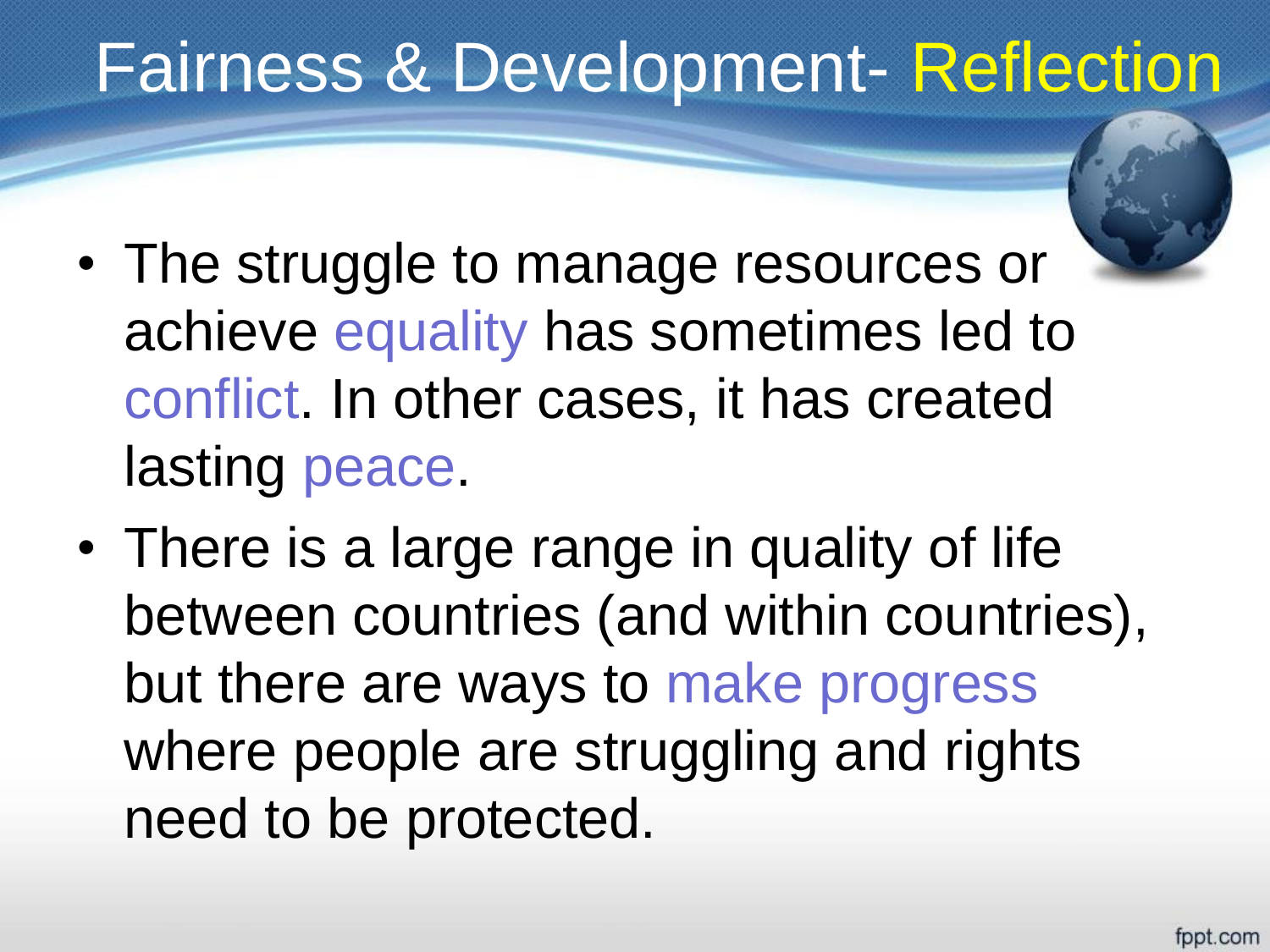## Fairness & Development- Reflection

• There are ways to work towards sustainability of resources, systems, and global well-being. You are a part of the force of change. You can help shape a fairer world with lasting peace.